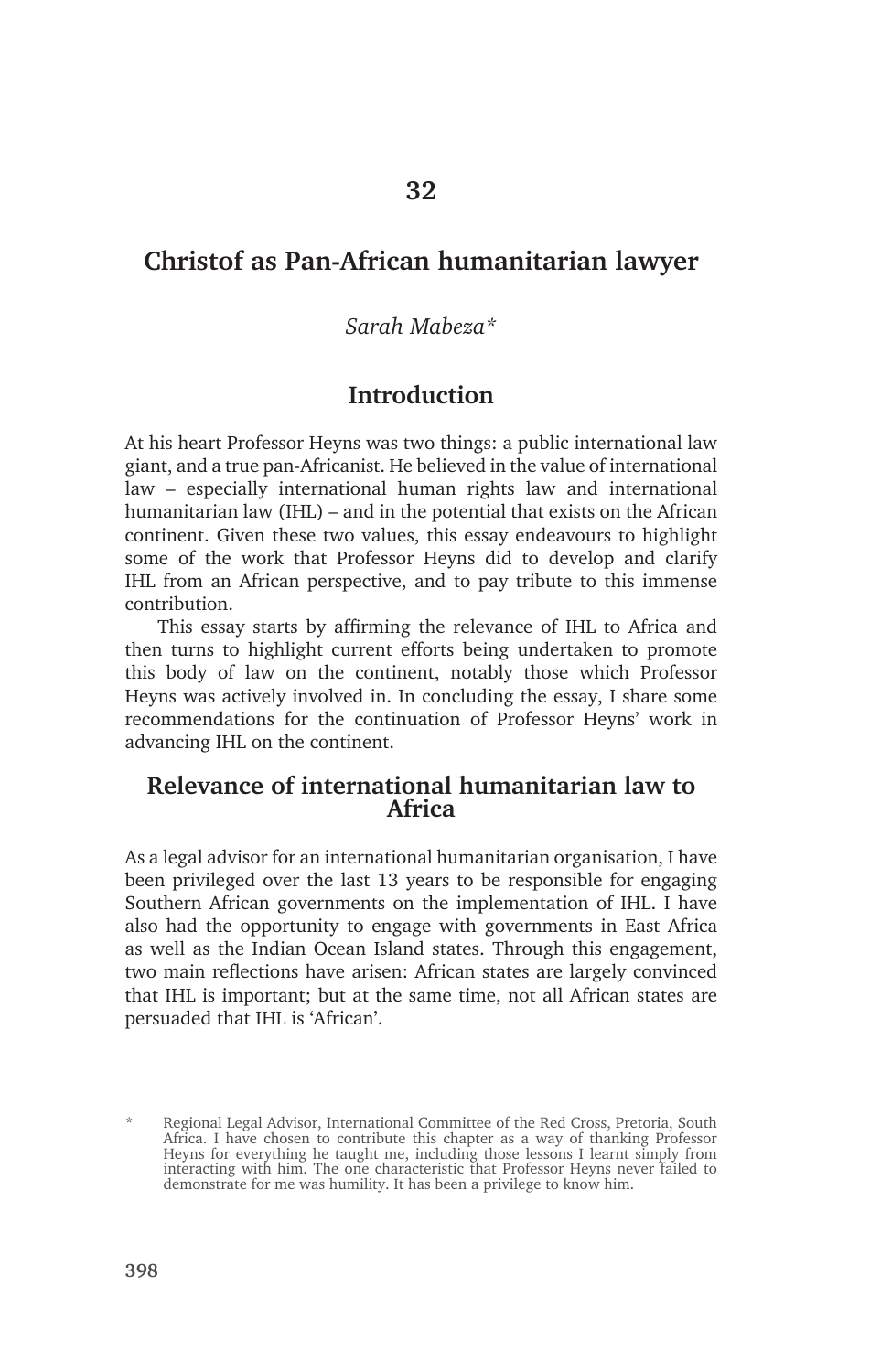#### *African states are largely convinced of the relevance of international humanitarian law*

African states are largely convinced of the importance and relevance of IHL to the continent. There is much evidence to support this assertion. First, the level of African state support can be gauged from the rate of ratification by African states of instruments of  $IHL$ ,<sup>1</sup> as well as the numerous decisions and Resolutions passed within the African Union (AU) system related to IHL.2 Second, the 2009 AU Convention on the Protection and Assistance of Internally Displaced Persons in Africa is the first binding regional instrument in the world to regulate the treatment of internally displaced persons, and is thus evidence of the continent's willingness to play a leading role in codifying and adhering to principles of IHL and international human rights law related to displacement.3 Third, African states were instrumental in advancing the drafting and adoption of the Treaty on the Prohibition of Nuclear Weapons, as the first international instrument to ban nuclear weapons. South Africa and Nigeria, in particular, were influential during the negotiations. When it came to its adoption, in July 2017, 42 African states voted in favour.<sup>4</sup> According to Van Wyk, Africa's normative commitment to the Ban Treaty is strong. She notes that the 'Africa Group has been involved in the promotion of the Ban Treaty and its ratification ... It has also continued to reiterate the continent's commitment to complete nuclear disarmament'<sup>5</sup>

Fourth, 31 of 54 African states have created national IHL committees to follow-up on promotion and implementation of IHL at the domestic level.6 These inter-ministerial committees provide a platform for broad government engagement on a variety of issues related to the domestication of IHL. Fifth, a number of African governments meet regularly at regional IHL seminars across the continent, hosted by the ICRC together with partner governments and institutions, including the Department of International Relations and Cooperation of the government of South Africa, and the Economic Community of West

<sup>1</sup> https://ihl-databases.icrc.org/ihl (accessed 28 October 2021).

<sup>2</sup> See for example African Commission Resolution 467 on the need for Silencing the Guns in Africa based on human and peoples' rights; and its Resolution 7 on the Promotion and Respect of IHL and Human and Peoples' Rights - ACHPR/ Res.7(XIV)93.

<sup>3</sup> 2009 African Union Convention for the Protection and Assistance of Internally Displaced Persons in Africa, entered into force 6 December 2012.

<sup>4</sup> 2017 Treaty on the Prohibition of Nuclear Weapons, entered into force 22 January 2021. For more on the role of African states in adopting the Treaty, see African Support for the TPNW (icanw.org) (accessed 27 October 2021).

<sup>5</sup> Policy-Insights-104-van-wyk-turianskyi.pdf (accessed 4 November 2021).

<sup>6</sup> Table of National Committees and other national bodies on IHL/International Committee of the Red Cross (icrc.org) (accessed 28 October 2021).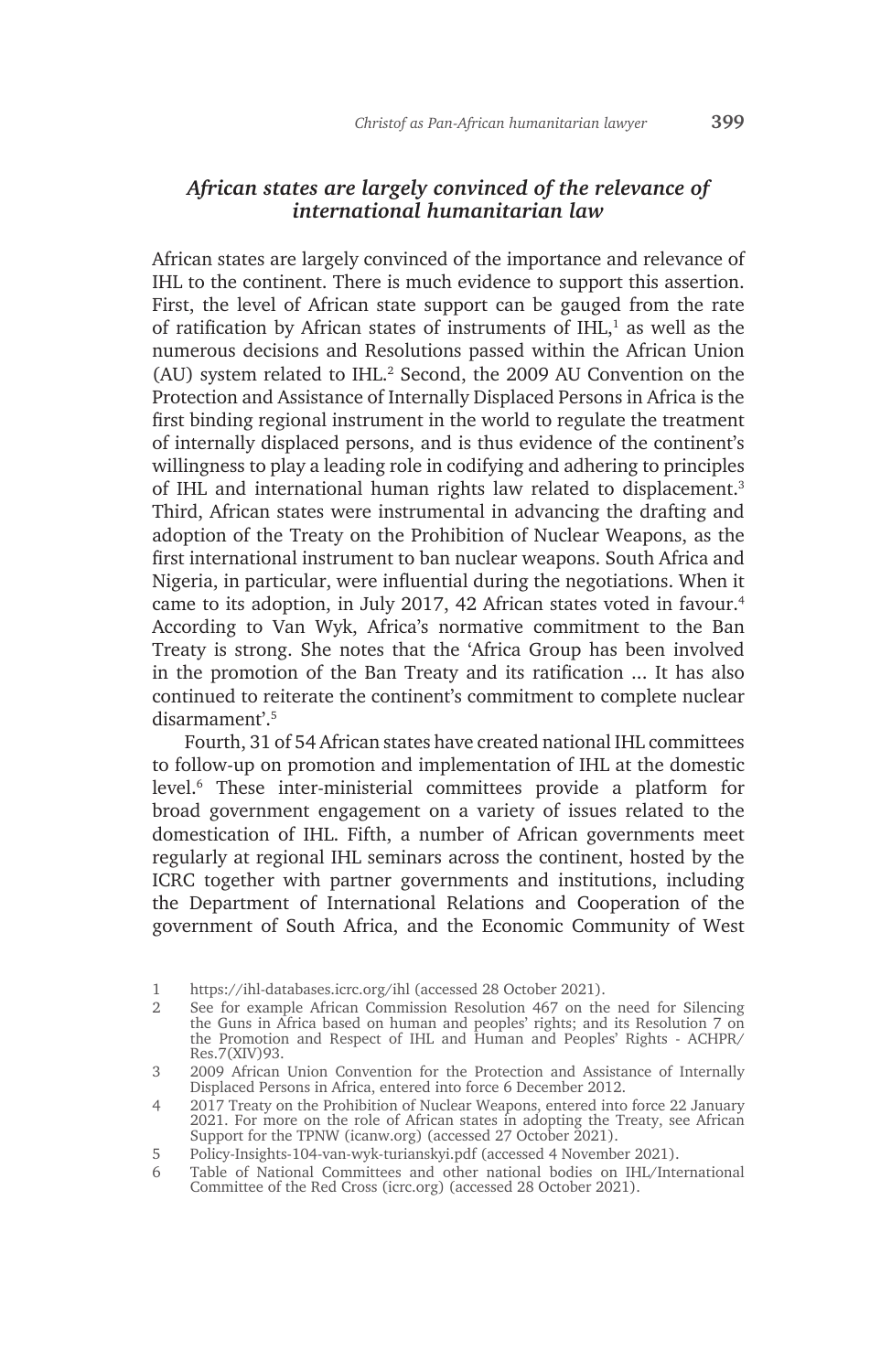African States. In these seminars, states have the opportunity to report on developments in the field of IHL at the national level. They also receive updates on the recent developments in IHL. The seminars also provide a platform for peer-to-peer exchanges between governments on the role that IHL plays in their region.7 And finally, African voices and perspectives on various IHL themes are increasingly being promoted at the regional and global level, for example through publication of articles by African authors in the *International Review of the Red Cross*. 8 Inviting African speakers to participate in regional, continental and global events on IHL also serves to profile these perspectives. An example is the webinar, chaired by Professor Heyns in September 2020 and cohosted by the International Committee of the Red Cross (ICRC) and Institute for Security Studies, on Africa's role in regulating autonomous weapons systems, which featured a South African researcher and a Nigerian Air Commodore (retired) as speakers on the panel.<sup>9</sup>

#### *Not all African states are convinced of Africanness of international humanitarian law*

While the recognition of the relevance of IHL to the continent is encouraging, the second observation is that despite accepting its relevance, not all African states are convinced of the 'Africanness' of IHL. Like much of international law, it is often referred to on the continent as a 'Western construct' – as 'Geneva law', or as a body of international law for which the expertise lies in First World states.<sup>10</sup> This is an idea that may have developed from the fact that IHL was largely codified in the West. However, as is more fully elaborated below, principles of IHL historically existed in many traditional groups and cultures across the world, including in Africa.

My experience of Professor Heyns is that he fought to correct the misconception that public international law belonged to the West. The ICRC joined Professor Heyns in this crusade. In 2021, it released the ICRC

<sup>7</sup> As an example, the Regional IHL Seminar in Pretoria is an annual Seminar, cohosted by the ICRC and the Department of International Relations and Cooperation of the Government of South Africa, which brings together representatives from up to 18 governments from Southern Africa and the Indian Ocean Island States.

<sup>8</sup> See for example the following contributions by African authors: SJ Swart 'An African contribution to the nuclear weapons debate' (2015) 97(899) 753-773 https:// international-review.icrc.org/articles/african-contribution-nuclear-weaponsdebate (accessed 31 December 2021); G Waschefort 'Africa and international humanitarian law: the more things change, the more they stay the same' (2016) 98(2) 593-624, https://international-review.icrc.org/sites/default/files/irc98\_11. pdf (accessed 31 December 2021).

<sup>9</sup> Joint ICRC/ISS webinar on 'Africa's role in regulating autonomous weapons systems', 23 September 2020.

<sup>10</sup> Under the protection of the palm: wars of dignity in the Pacific (icrc.org) (accessed 4 November 2021).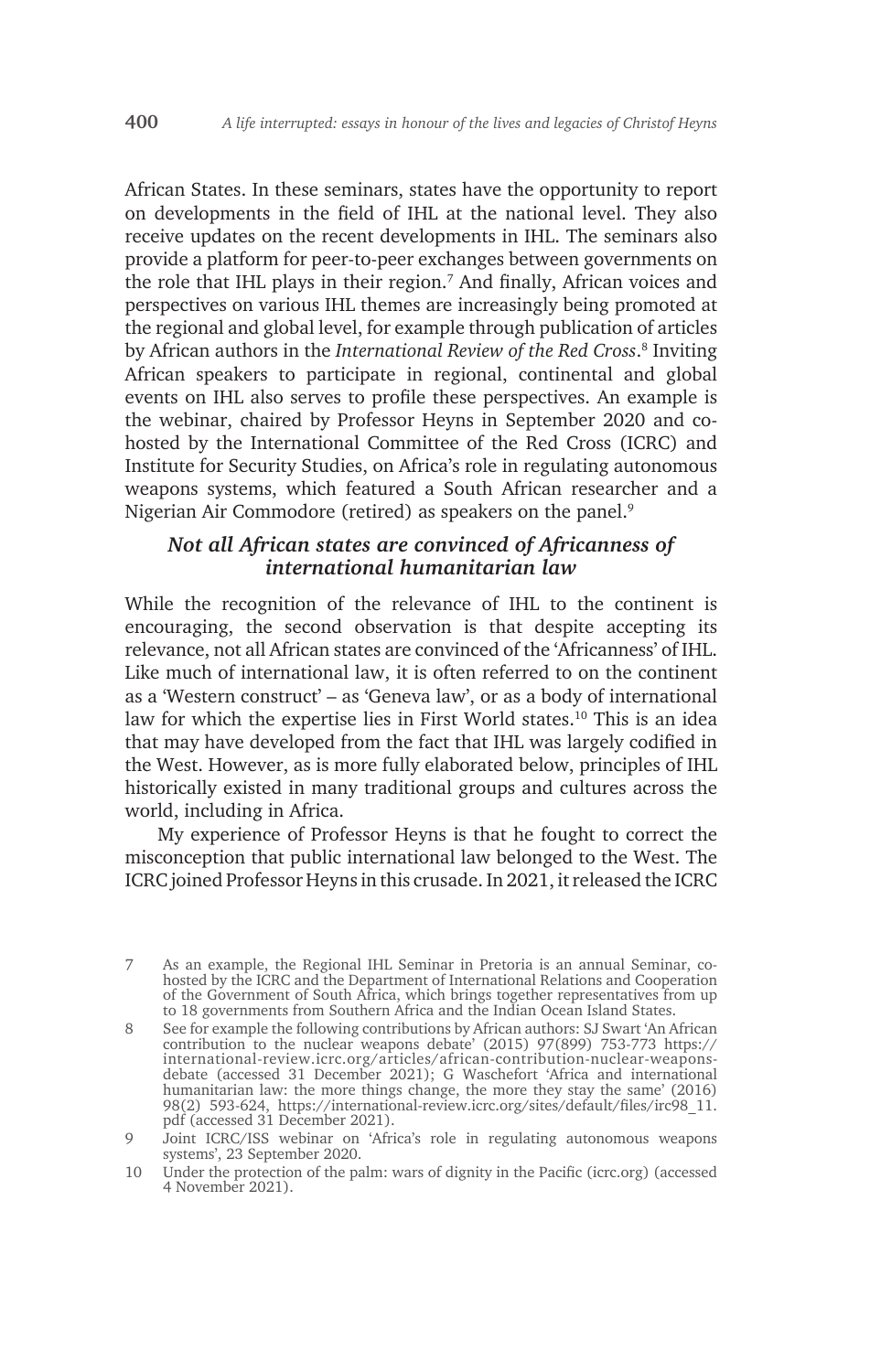Tool on African Customary International Humanitarian Law.11 The Tool highlights the link between African traditions and customs and modernday IHL, and is 'the product of a number of years of research into the values underpinning African customs concerning warfare'.12 According to one of the legal advisors who worked on the Tool, its purpose is 'firstly to contribute to current debates on relevance of IHL to Africa; and secondly to increase understanding and acceptance of IHL rules on the African continent'.13 As a result of the research undertaken, the ICRC identified 11 African traditions that correlate with modern day IHL principles. These traditions are gathered from across the continent, encompassing the Sahel, Somalia and Kenya. They range from issues such as protection of women and children in times of armed conflict to measures for dealing with the bodies of dead soldiers. An example of such African-specific IHL is the tradition in Somalia that strictly forbids the desecration of the bodies of the enemy dead or taking of their possessions for personal gain. This tradition reflects the modern-day principles of IHL which state that each party to the armed conflict must take all possible measures to prevent the dead from being despoiled, and that mutilation of dead bodies is to be prohibited.14 Essentially, the value of the Tool on African Customary International Humanitarian Law lies in encouraging African states to take ownership of this important body of law.

Professor Heyns was aware of the importance of promoting the relevance of IHL to Africa, but also of the value in promoting African ownership of IHL.15 The next section addresses some of the efforts undertaken by Professor Heyns in this regard.

## **Promotion of IHL in Africa**

One of the main strengths of Professor Heyns was his practical understanding of the law. As a true Pan-Africanist, he brought this strength to his work on IHL by focusing on practical ways in which to

<sup>11</sup> ICRC 'African Values in War: A Tool on Traditional Customs and IHL https://www. icrc.org/en/document/african-customs-tool-traditional-customs-and-ihl (accessed 27 October 2021)

<sup>12</sup> Sarah Jean Mabeza, 'Does IHL reflect African customs and traditions? A spotlight on the ICRC's Tool on African values in war' https://aauihl-clinic.org/2021/09/06/ does-international-humanitarian-law-reflect-african-customs-and-traditions-aspotlight-on-the-icrcs-tool-on-african-values-in-war/ (accessed 15 October 2021).

<sup>13</sup> Interview with Tamalin Bolus, Legal Advisor, Pretoria Delegation, International Committee of the Red Cross, 12 August 2021, Pretoria, South Africa.

<sup>14</sup> See for example GC I Art. 15(1); GC II Art. 18(1); GC IV Art. 16(2); AP I Art. 34(1); AP II Art. 8 & CIHL Rule 113.

<sup>15</sup> For example, Professor Heyns wrote on the impact of the African human rights system, which incorporates some aspects of IHL, and the value in reforming the system. See C Heyns 'The African regional human rights system: in need of reform?' (2001) 1 155-174.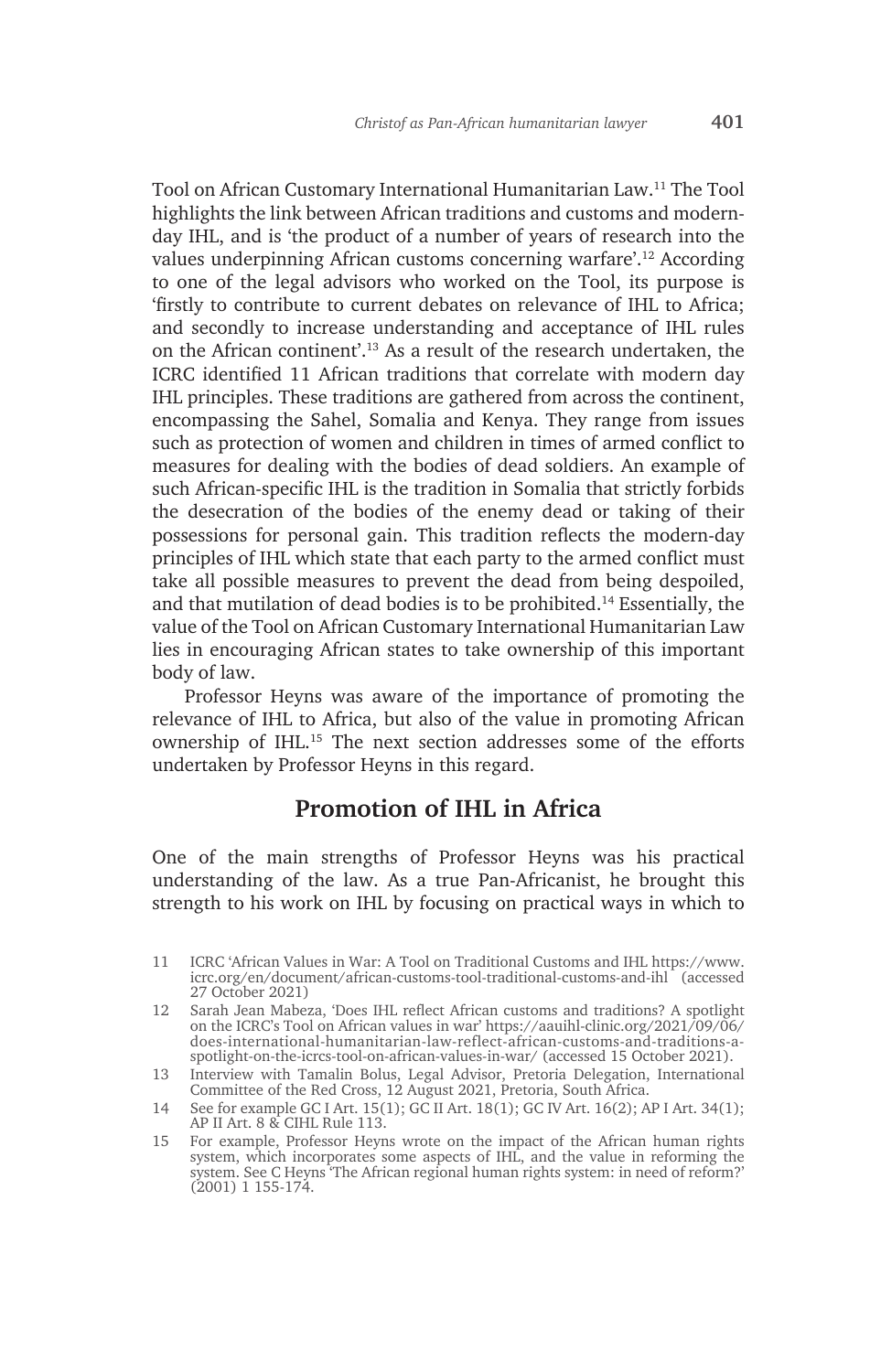achieve its promotion on the African continent. For example, Professor Heyns constantly pointed to the African perspective on issues that were not normally prioritised among African audiences, such as the issue of autonomous weapons systems (AWS).<sup>16</sup> While supporting dialogue on the issue of AWS at the global level, Professor Heyns also participated in a number of discussions at the continental level addressing the question of the relevance of AWS for Africa. Another practical example of how he promoted IHL on the continent was his encouragement of African students to pursue post-graduate studies in IHL and international human rights law, so that strong African voices could be added to discussions on development of these bodies of law. This was particularly evident in recent years through his work with the Institute for International and Comparative Law in Africa (ICLA), where he developed a doctoral programme under the theme 'Freedom from Violence' that was designed to multiply the number of doctorates in IHL from African students.

Perhaps most importantly, and most practically, Professor Heyns stayed in Africa. He often travelled for meetings and fellowships, including to Harvard University as a Visiting Fellow, Oxford University as a teacher and Geneva on many occasions especially in his role as UN Special Rapporteur on extrajudicial, summary or arbitrary executions. Yet he always returned to South Africa, and to many, his intentional presence on the continent spoke loudest of all.

As many of his contributions to the development and clarification of IHL on the continent are elaborated on in various contributions to this book, this section focuses on only two specific areas through which Professor Heyns' clear passion for promoting IHL on the continent are evident in the annual All Africa Course on IHL and IHL research at ICLA.

#### *Partnering on the annual 'All Africa Course on IHL'*

The 'All Africa Course on IHL' is hosted annually in South Africa by the Pretoria Delegation of the ICRC and a local academic partner. This two-week course is always well-attended and attracts Englishspeaking African lecturers and teachers of IHL and post-graduate IHL students, as well as a number of practitioners in the field. The aim of the course is to provide participants with a comprehensive overview of the fundamentals of IHL and its impact on other bodies of international law, from an African perspective. One of the main objectives of the course is thus to equip participants to return to their home countries with a strong awareness of the need for increased African contribution to the global promotion of IHL. It is clear that the continental diversity

<sup>16</sup> C Heyns 'Autonomous weapons in armed conflict and the right to a dignified life: an African perspective' (2017) 33 46-71.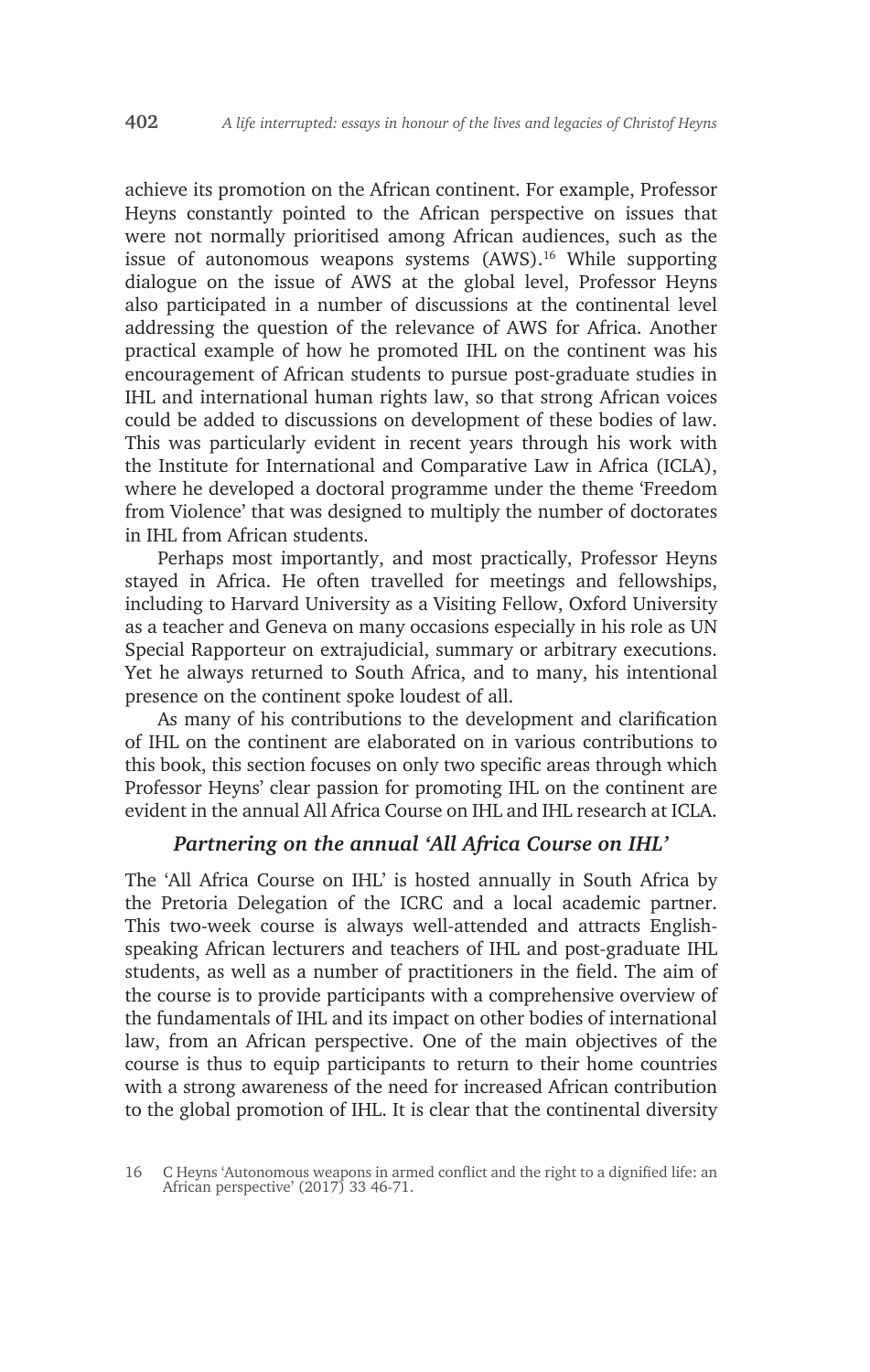represented in the course – both participants as well as lecturers – is where the value of the course lies.

Since 2020 the course has been co-hosted with the Institute for International and Comparative Law and the Centre for Human Rights at the University of Pretoria – both institutions in which Prof Heyns played a central role in establishing. This partnership was enabled through Professor Heyns' strong relationship with the ICRC and his constant willingness to engage in activities that could further the advancement of IHL in Africa. Since partnering with ICLA and the Centre for Human Rights, the number of applications for the course has increased exponentially, evidence of the reach and credibility that these institutions have on the African continent.17 In a demonstration of his support for the Course, Professor Heyns opened the 17th edition of the All Africa Course in January 2020. In his usual inspirational manner, he encouraged participants to take home what they learnt at the course. In the 2021 programme, Professor Heyns not only opened the 18th edition of the course, but also participated in a panel discussion on the topic of new technologies, which focused on AWS as well as cyber warfare. His support for the course was evident through his participation, as well as through his behind-the-scenes support.

It is hoped that the All Africa Course will continue to achieve its aim of advancing IHL on the continent, and that this will be supported through a continuing partnership between the ICRC, ICLA and Centre for Human Rights. In this way, the name of Professor Heyns will be associated with an excellent tool for promotion of IHL in Africa.

### *IHL research at the Institute for International and Comparative Law in Africa*

During his tenure as Director of ICLA, Professor Heyns sought opportunities to engage with partners to advance the promotion of IHL in Africa, as well as to advance African voices on IHL. In that vein, he in 2018 agreed with the Pretoria Delegation of the ICRC to work towards broader academic engagement between ICLA and ICRC on relevant IHL issues. This engagement aimed to match the high research standards at the University of Pretoria with the ICRC's global research needs. As a result of this partnership, a research project on 'Counterterrorism, IHL, Disarmament, Demobilisation and Reintegration and Human Rights: A Classic Case of Fragmentation?' was undertaken in 2019. The research, facilitated by the ICLA, contributed to ongoing research by the ICRC Law and Policy Department into the impact that IHL has in the field. Under the auspices of this project, ICLA research contributed

<sup>17</sup> In 2019 approximately 28 applications were received; in 2020 approximately 180 applications were received.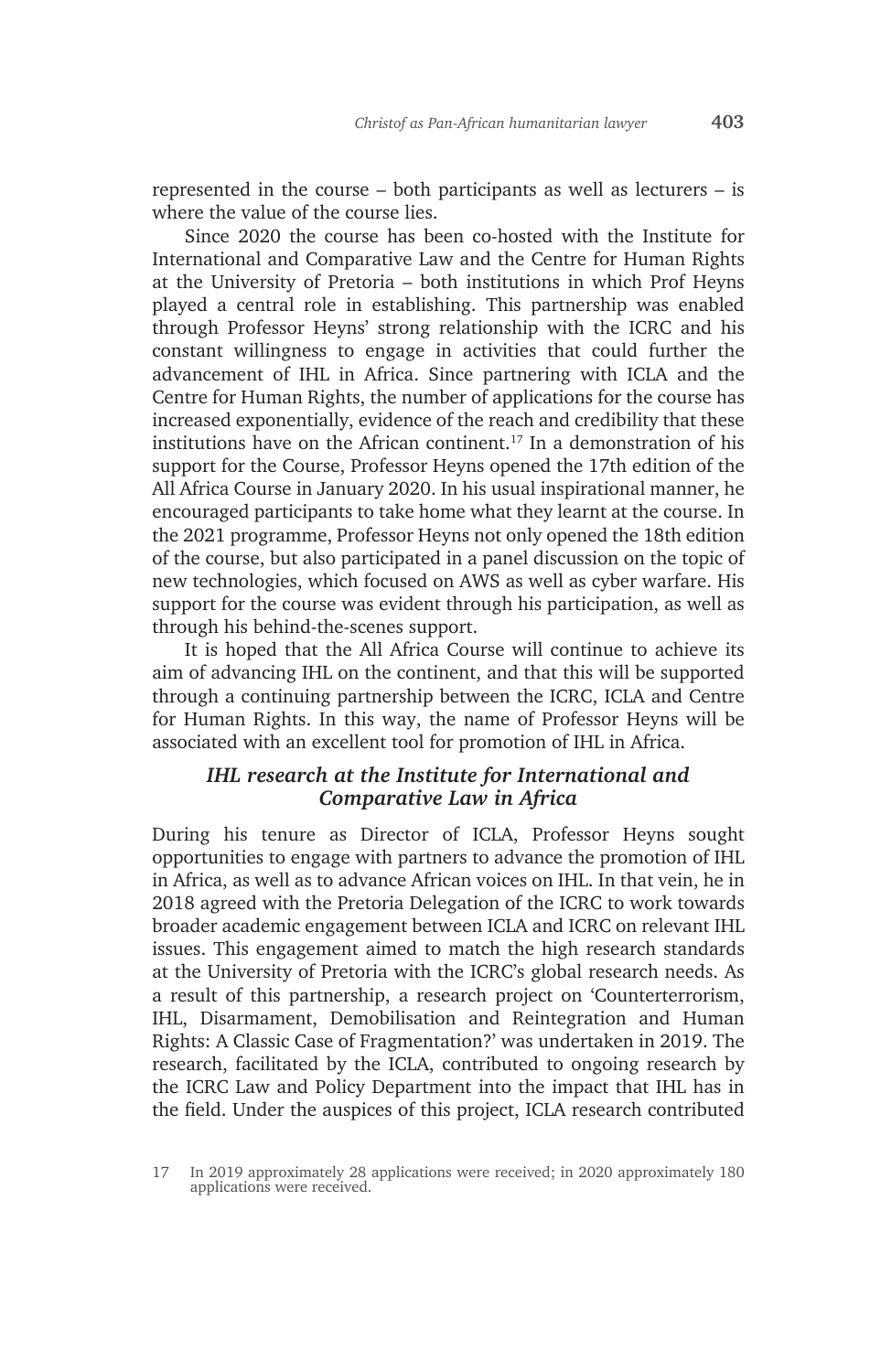to showcasing the actual impact of IHL during armed conflict on various social, political and economic factors, such as human security, development and international relations.

Professor Heyns helped pave the way for a research partnership between the ICRC and University of Pretoria on issues related to IHL, and it is hoped that this engagement can continue in order to pay tribute to his efforts.

## **Summary and recommendations**

Professor Heyns' passing has left a giant-sized hole on the continent. The work he did must be continued by like-minded IHL enthusiasts, although it will be a mammoth task for anyone to work with as much insight and impact as he was able to. Additionally, it is not only the substance of his work, but also the manner in which he undertook it, that must be mirrored. Professor Heyns advocated for principled law-making, encompassing moral perspectives during negotiations on development of the law. Despite the difficulty in living up to his name, Professor Heyns has paved the way and we must now walk in his footsteps. As a tribute to his work, we must continue to advocate for the advancement of IHL generally, and for African ownership and promotion of IHL specifically. The following recommendations can be made in this regard.

First, in the realm of academia. There are a number of African academics (some of whom are represented in this book as contributing authors) working in both African and international universities who are writing on IHL issues, providing an academic perspective. These voices need to be strengthened, multiplied and heard. This can be achieved through publications in academic journals and humanitarian blogs that typically host only European or American perspectives; through focusing on aspects of IHL that are a challenge specifically in the African context; and through encouraging and supporting post-graduate students to follow suit.

Second, at the level of regional and sub-regional African organisations. Professor Heyns worked closely with the African Commission on Human and Peoples' Rights (African Commission) on issues related to IHL, serving as an expert advisor to the Working Group on the Death Penalty, Extrajudicial, Summary and Arbitrary Killing and Enforced Disappearances in Africa. He also served as a resource person for the drafting of the African Commission's General Comment 3 on the African Charter on Human and Peoples' Rights on the right to life (article 4)18 and, at the time of his passing, he was working on supporting the

18 He is specifically mentioned in the preface to the General Comment, noting his